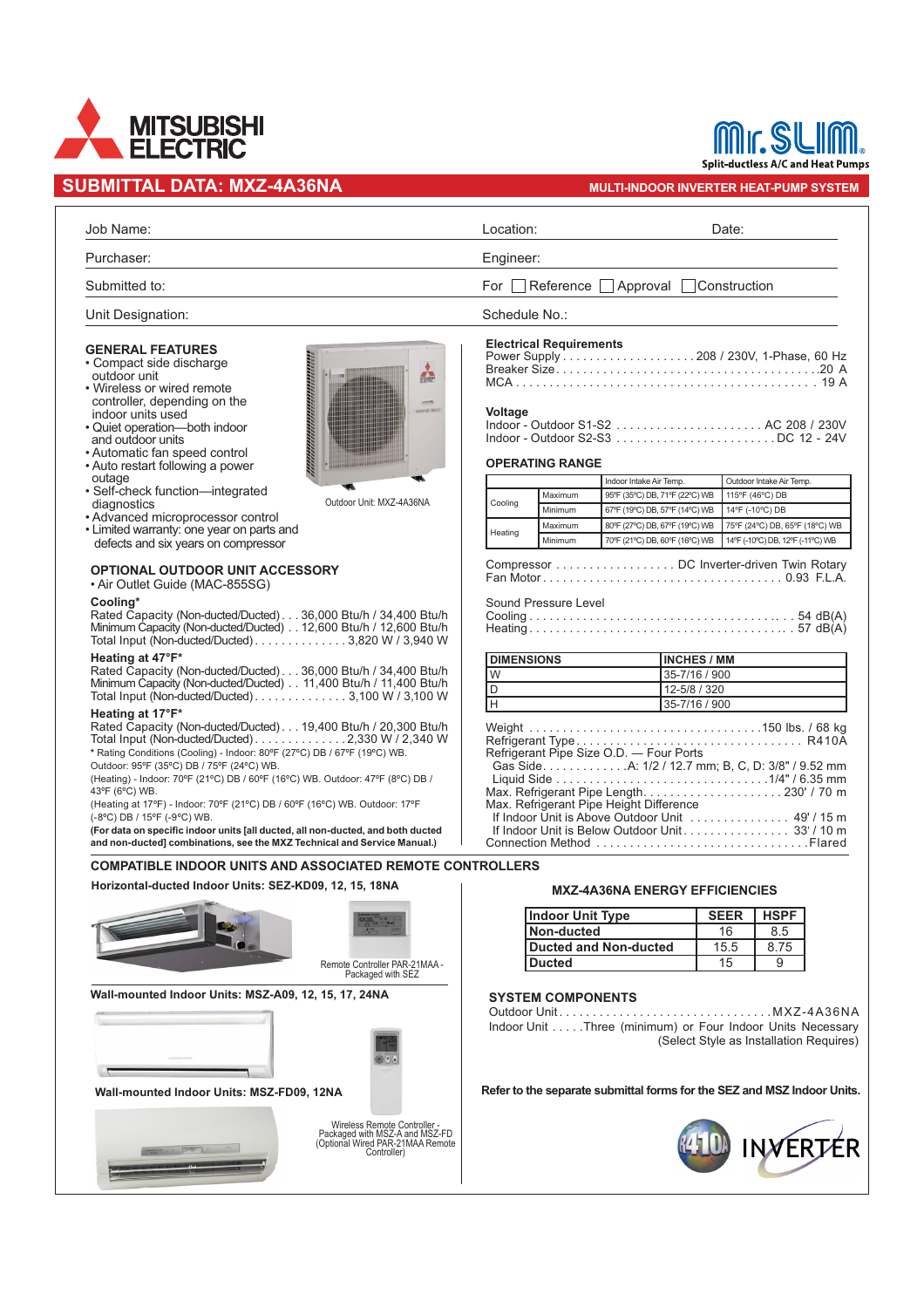# **MXZ-4A36NA COMBINATIONS\* (with wall-mounted and/or ducted indoor units)**

\* Information provided at 208V. Refer to MXZ Outdoor Unit Service Manual for detail specification and additional information per indoor unit combination \*\* Sizes 17 and 24 only available in MSZ-A17 and MSZ-A24 wall-mounted indoor unit style, respectively. Size 18 only available in SEZ-KD18 ducted indoor unit style.

| <b>Indoor Unit</b>                          | <b>Cooling Capacity (Btu/h)</b>            |                                             |                                       |               |                                                                                           |                 |  |  |
|---------------------------------------------|--------------------------------------------|---------------------------------------------|---------------------------------------|---------------|-------------------------------------------------------------------------------------------|-----------------|--|--|
| (Unit $A +$ Unit B + Unit  <br>$C + Unit D$ |                                            |                                             | <b>Heating Capacity (Btu/h)</b>       |               |                                                                                           |                 |  |  |
| <b>Combinations **</b>                      | <b>Unit A</b>                              | <b>Unit B</b>                               | <b>Unit C</b>                         | <b>Unit D</b> | <b>Total</b>                                                                              |                 |  |  |
|                                             | Wall: 9,000<br><b>Ducted: 8,600</b>        | Wall: 9,000<br><b>Ducted: 8,600</b>         | Wall: 9,000<br><b>Ducted: 8,600</b>   |               | 27,000 (All Wall-mounted MSZ)<br>25,800 (All Ducted SEZ)<br>26,600 - 26,200 (Combination) | $2,860 - 2,950$ |  |  |
| $ 9 + 9 + 9 $                               | Wall: 10,800<br><b>Ducted: 10,400</b>      | Wall: 10,800<br><b>Ducted: 10,400</b>       | Wall: 10,800<br><b>Ducted: 10,400</b> |               | 32,400 (All Wall-mounted MSZ)<br>31,200 (All Ducted SEZ)<br>32,000 - 31,600 (Combination) | 2,700           |  |  |
| $ 9 + 9 + 12 $                              | Wall: 9,000<br><b>Ducted: 8,600</b>        | Wall: 9,000<br><b>Ducted: 8,600</b>         | 12,000                                |               | 30,000 (All Wall-mounted MSZ)<br>29,200 (All Ducted SEZ)<br>30,000 - 29,200 (Combination) | $3,270 - 3,350$ |  |  |
|                                             | Wall: 10,000<br><b>Ducted: 9,600</b>       | <b>Wall: 10,000</b><br><b>Ducted: 9,600</b> | 12,400                                |               | 32,400 (All Wall-mounted MSZ)<br>31,600 (All Ducted SEZ)<br>32,400 - 31,600 (Combination) | 2,700           |  |  |
| $ 9 + 9 + 15 $                              | Wall: 8,800<br>Ducted: 8,400               | Wall: 8,800<br><b>Ducted: 8,400</b>         | 14,500                                |               | 32,100 (All Wall-mounted MSZ)<br>31,300 (All Ducted SEZ)<br>32,100 - 31,300 (Combination) | $3,500 - 3,580$ |  |  |
|                                             | <b>Wall: 8,900</b><br><b>Ducted: 8,500</b> | <b>Wall: 8,900</b><br><b>Ducted: 8,500</b>  | 14,600                                |               | 32,400 (All Wall-mounted MSZ)<br>31,600 (All Ducted SEZ)<br>32,400 - 31,600 (Combination) | 2,700           |  |  |
| $ 9 + 9 + 17 $                              | Wall: 8,200<br>Ducted: 7,800               | Wall: 8,200<br>Ducted: 7,800                | 15,700                                |               | 32,100 (All Wall-mounted MSZ)<br>31,300 (All Ducted SEZ)<br>31,700 (Combination)          | $3,500 - 3,560$ |  |  |
|                                             | <b>Wall: 8,400</b><br><b>Ducted: 8,000</b> | <b>Wall: 8,400</b><br><b>Ducted: 8,000</b>  | 15,600                                |               | 32,400 (All Wall-mounted MSZ)<br>31,600 (All Ducted SEZ)<br>32,000 (Combination)          | 2,700           |  |  |
| $ 9 + 9 + 18 $                              | Wall: 8,100<br>Ducted: 7,700               | Wall: 8,100<br>Ducted: 7,700                | 15,900                                |               | 32,100 (All Wall-mounted MSZ)<br>31,300 (All Ducted SEZ)<br>31,700 (Combination)          | $3,520 - 3,580$ |  |  |
|                                             | <b>Wall: 8,100</b><br><b>Ducted: 7,700</b> | <b>Wall: 8,100</b><br><b>Ducted: 7,700</b>  | 16,200                                |               | 32,400 (All Wall-mounted MSZ)<br>31,600 (All Ducted SEZ)<br>32,000 (Combination)          | 2,700           |  |  |
| $ 9 + 9 + 24 $                              | Wall: 6,900<br><b>Ducted: 6,500</b>        | Wall: 6,900<br><b>Ducted: 6,500</b>         | 18,300                                |               | 32,100 (All Wall-mounted MSZ)<br>31,300 (All Ducted SEZ)<br>31,700 (Combination)          | $3,500 - 3,560$ |  |  |
|                                             | <b>Wall: 7,800</b><br><b>Ducted: 7,400</b> | <b>Wall: 7,800</b><br><b>Ducted: 7,400</b>  | 16,800                                |               | 32,400 (All Wall-mounted MSZ)<br>31,600 (All Ducted SEZ)<br>32,000 (Combination)          | 2,700           |  |  |
| $ 9+9+12 $                                  | Wall: 8,700<br><b>Ducted: 8,300</b>        | 11,700                                      | 11,700                                |               | 32,100 (All Wall-mounted MSZ)<br>31,700 (All Ducted SEZ)<br>32,100 - 31,700 (Combination) | $3,500 - 3,570$ |  |  |
|                                             | <b>Wall: 9,400</b><br><b>Ducted: 9,000</b> | 11,500                                      | 11,500                                |               | 32,400 (All Wall-mounted MSZ)<br>32,000 (All Ducted SEZ)<br>32,400 - 32,000 (Combination) | 2,700           |  |  |
| $19 + 12 + 15$                              | Wall: 8,000<br><b>Ducted: 7,600</b>        | 10,700                                      | 13,400                                |               | 32,100 (All Wall-mounted MSZ)<br>31,700 (All Ducted SEZ)<br>32,100 - 31,700 (Combination) | $3,500 - 3,570$ |  |  |
|                                             | <b>Wall: 8,300</b><br><b>Ducted: 7,900</b> | 10,400                                      | 13,700                                |               | 32,400 (All Wall-mounted MSZ)<br>32,000 (All Ducted SEZ)<br>32,400 - 32,000 (Combination) | 2,700           |  |  |
| $9 + 12 + 17$                               | Wall: 7,600<br><b>Ducted: 7,200</b>        | 10,100                                      | 14,400                                |               | 32,100 (All Wall-mounted MSZ)<br>31,700 (All Ducted SEZ)<br>32,100 - 31,700 (Combination) | $3,500 - 3,550$ |  |  |
|                                             | <b>Wall: 7,900</b><br><b>Ducted: 7,500</b> | 9,900                                       | 14,600                                |               | 32,400 (All Wall-mounted MSZ)<br>32,000 (All Ducted SEZ)<br>32,400 - 32,000 (Combination) | 2,700           |  |  |
| $ 9 + 12 + 18$                              | Wall: 7,500<br>Ducted: 7,100               | 10,000                                      | 14,600                                |               | 32,100 (All Wall-mounted MSZ)<br>31,700 (All Ducted SEZ)<br>32,100 - 31,700 (Combination) | $3,520 - 3,570$ |  |  |
|                                             | <b>Wall: 7,600</b><br><b>Ducted: 7,200</b> | 9,900                                       | 14,900                                |               | 32,400 (All Wall-mounted MSZ)<br>32,000 (All Ducted SEZ)<br>32,400 - 32,000 (Combination) | 2,700           |  |  |
| $19 + 15 + 15$                              | Wall: 7,500<br>Ducted: 7,100               | 12,300                                      | 12,300                                |               | 32,100 (All Wall-mounted MSZ)<br>31,700 (All Ducted SEZ)<br>32,100 - 31,700 (Combination) | $3,500 - 3,570$ |  |  |
|                                             | <b>Wall: 7,600</b><br><b>Ducted: 7,200</b> | 12,400                                      | 12,400                                |               | 32,400 (All Wall-mounted MSZ)<br>32,00 (All Ducted SEZ)<br>32,400 - 32,000 (Combination)  | 2,700           |  |  |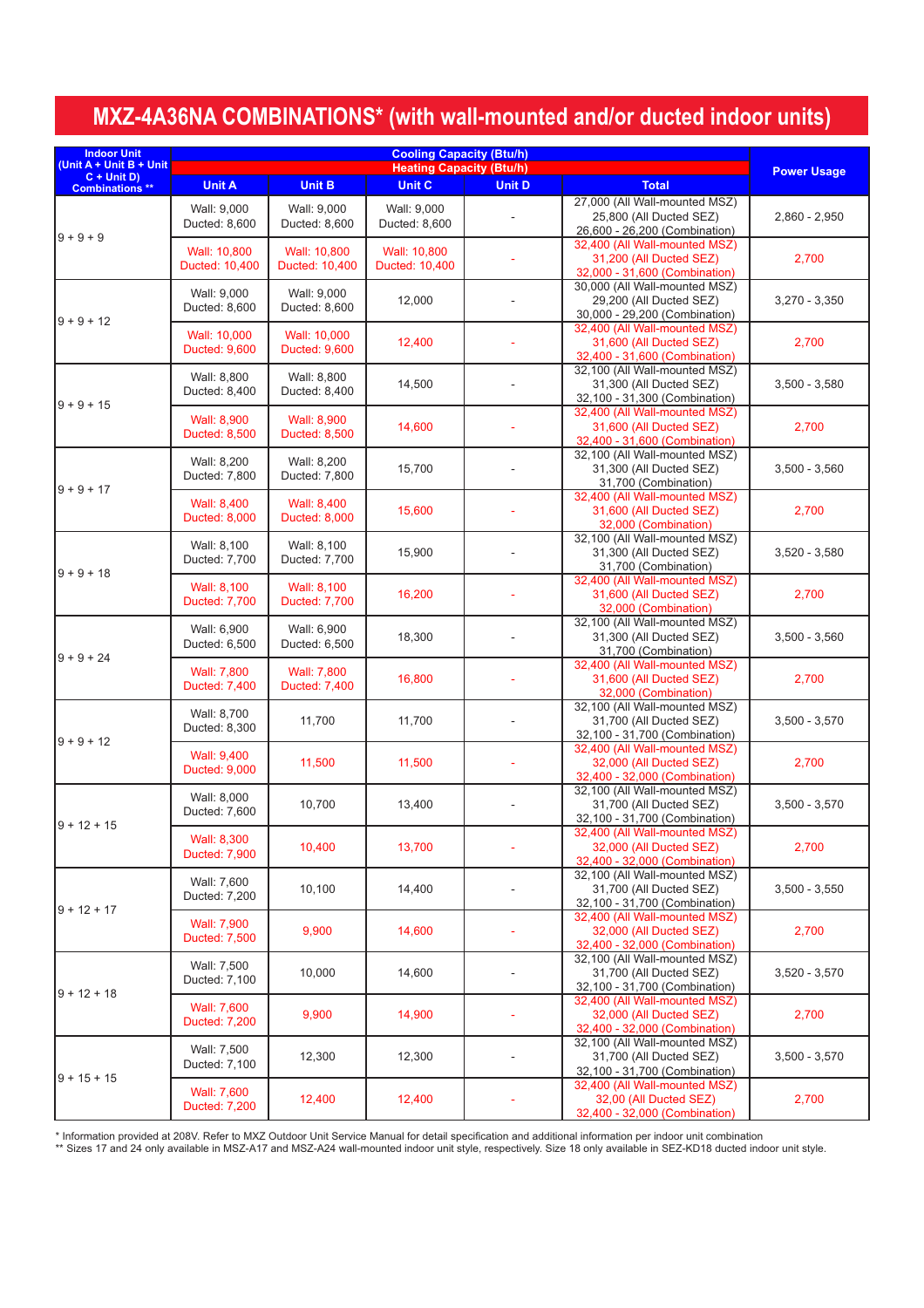| <b>Indoor Unit</b>                     | <b>Cooling Capacity (Btu/h)</b>            |                                            |                                            |                                            |                                                                                           |                        |  |
|----------------------------------------|--------------------------------------------|--------------------------------------------|--------------------------------------------|--------------------------------------------|-------------------------------------------------------------------------------------------|------------------------|--|
| <b>Unit A + Unit B + Unit</b>          |                                            |                                            | <b>Heating Capacity (Btu/h)</b>            |                                            |                                                                                           | <b>Power Usage (W)</b> |  |
| $C + Unit D$<br><b>Combinations **</b> | <b>Unit A</b>                              | <b>Unit B</b>                              | <b>Unit C</b>                              | <b>Unit D</b>                              | <b>Total</b>                                                                              |                        |  |
|                                        | Wall: 7,100<br>Ducted: 6,700               | 11,700                                     | 13,300                                     |                                            | 32,100 (All Wall-mounted MSZ)<br>31,700 (All Ducted SEZ)<br>32,100 - 31,700 (Combination) | $3,500 - 3,570$        |  |
| $ 9 + 15 + 17$                         | <b>Wall: 7,200</b><br><b>Ducted: 6,800</b> | 11,900                                     | 13,300                                     |                                            | 32,400 (All Wall-mounted MSZ)<br>32,000 (All Ducted SEZ)<br>32,400 - 32,000 (Combination) | 2,700                  |  |
| $19 + 15 + 18$                         | Wall: 7,000<br><b>Ducted: 6,600</b>        | 11,600                                     | 13,500                                     |                                            | 32,100 (All Wall-mounted MSZ)<br>31,700 (All Ducted SEZ)<br>32,100 - 31,700 (Combination) | $3,500 - 3,570$        |  |
|                                        | <b>Wall: 7,100</b><br><b>Ducted: 6,700</b> | 11,900                                     | 13,400                                     |                                            | 32,400 (All Wall-mounted MSZ)<br>32,000 (All Ducted SEZ)<br>32,400 - 32,000 (Combination) | 2,700                  |  |
| $ 9 + 17 + 17 $                        | Wall: 6,700<br>Ducted: 6,300               | 12,700                                     | 12,700                                     |                                            | 32,100 (All Wall-mounted MSZ)<br>31,700 (Combination)                                     | $3,500 - 3,530$        |  |
|                                        | <b>Wall: 7,000</b><br><b>Ducted: 6,600</b> | 12,700                                     | 12,700                                     |                                            | 32,400 (All Wall-mounted MSZ)<br>32,000 (Combination)                                     | 2,700                  |  |
| $19 + 17 + 18$                         | Wall: 6,600<br>Ducted: 6,200               | 12,600                                     | 12,900                                     |                                            | 32,100 - 31,700 (Combination)                                                             | $3,520 - 3,550$        |  |
|                                        | <b>Wall: 6,900</b><br><b>Ducted: 6,500</b> | 12,700                                     | 12,800                                     |                                            | 32,400 - 32,000 (Combination)                                                             | 2,700                  |  |
|                                        | Wall: 6,500<br>Ducted: 6,100               | 12,800                                     | 12,800                                     |                                            | 31,700 (All Ducted SEZ)<br>32,100 (Combination)                                           | $3,540 - 3,570$        |  |
| $ 9 + 18 + 18 $                        | <b>Wall: 6,800</b><br><b>Ducted: 6,400</b> | 12,800                                     | 12,800                                     |                                            | 32,400 - 32,000 (Combination)                                                             | 2,700                  |  |
|                                        | 10,700                                     | 10,700                                     | 10,700                                     |                                            | 32,100                                                                                    | $3,500 - 3,560$        |  |
| $12 + 12 + 12$                         | 10,800                                     | 10,800                                     | 10,800                                     |                                            | 32,400                                                                                    | 2,700                  |  |
| $12 + 12 + 15$                         | 9,900                                      | 9,900                                      | 12,300                                     |                                            | 32,100                                                                                    | $3,500 - 3,560$        |  |
|                                        | 9,700                                      | 9,700                                      | 13,000                                     |                                            | 32,400                                                                                    | 2,700                  |  |
| $12 + 12 + 17$                         | 9,400                                      | 9,400                                      | 13,300                                     |                                            | 32,100                                                                                    | $3,500 - 3,540$        |  |
|                                        | 9,300                                      | 9,300                                      | 13,800                                     |                                            | 32,400                                                                                    | 2,700                  |  |
| $12 + 12 + 18$                         | 9,300                                      | 9,300                                      | 13,500                                     |                                            | 32,100                                                                                    | $3,520 - 3,560$        |  |
|                                        | 9,200                                      | 9,200                                      | 14,000                                     |                                            | 32,400                                                                                    | 2,700                  |  |
| $12 + 15 + 15$                         | 9,100                                      | 11,500                                     | 11,500                                     |                                            | 32,100                                                                                    | $3,500 - 3,560$        |  |
|                                        | 9,000                                      | 11,700                                     | 11,700                                     |                                            | 32,400                                                                                    | 2,700                  |  |
| $9 + 9 + 9 + 9$                        | Wall: 9,000<br>Ducted: 8,600               | Wall: 9,000<br>Ducted: 8,600               | Wall: 9,000<br>Ducted: 8,600               | Wall: 9,000<br>Ducted: 8,600               | 36,000 (All Wall-mounted MSZ)<br>34,400 (All Ducted SEZ)<br>35,600 - 34,800 (Combination) | $3,820 - 3,940$        |  |
|                                        | <b>Wall: 9,000</b><br><b>Ducted: 8,600</b> | <b>Wall: 9,000</b><br><b>Ducted: 8,600</b> | <b>Wall: 9,000</b><br><b>Ducted: 8,600</b> | <b>Wall: 9,000</b><br><b>Ducted: 8,600</b> | 36,000 (All Wall-mounted MSZ)<br>34,400 (All Ducted SEZ)<br>35,600 - 34,800 (Combination) | 3,100                  |  |
| $9 + 9 + 9 + 12$                       | Wall: 8,300<br>Ducted: 7,900               | Wall: 8,300<br>Ducted: 7,900               | Wall: 8,300<br>Ducted: 7,900               | 11,100                                     | 36,000 (All Wall-mounted MSZ)<br>34,800 (All Ducted SEZ)<br>36,000 - 34,800 (Combination) | $3,820 - 3,930$        |  |
|                                        | <b>Wall: 8,300</b><br><b>Ducted: 7,900</b> | <b>Wall: 8,300</b><br><b>Ducted: 7,900</b> | <b>Wall: 8,300</b><br><b>Ducted: 7,900</b> | 11,100                                     | 36,000 (All Wall-mounted MSZ)<br>34,800 (All Ducted SEZ)<br>36,000 - 34,800 (Combination) | 3,100                  |  |
|                                        | Wall: 7,700<br>Ducted: 7,300               | Wall: 7,700<br>Ducted: 7,300               | Wall: 7,700<br>Ducted: 7,300               | 12,900                                     | 36,000 (All Wall-mounted MSZ)<br>34,800 (All Ducted SEZ)<br>36,000 - 34,800 (Combination) | $3,820 - 3,930$        |  |
| $19 + 9 + 9 + 15$                      | <b>Wall: 7,700</b><br>Ducted: 7,300"       | Wall: 7,700<br><b>Ducted: 7,300</b>        | Wall: 7,700<br><b>Ducted: 7,300</b>        | 12,900                                     | 36,000 (All Wall-mounted MSZ)<br>34,800 (All Ducted SEZ)<br>36,000 - 34,800 (Combination) | 3,100                  |  |
|                                        | Wall: 7,700<br>Ducted: 7,300               | Wall: 7,700<br>Ducted: 7,300               | 10,300                                     | 10,300                                     | 36,000 (All Wall-mounted MSZ)<br>35,200 (All Ducted SEZ)<br>36,000 - 35,200 (Combination) | $3,820 - 3,920$        |  |
| $19 + 9 + 12 + 12$                     | Wall: 7,700<br>Ducted: 7,300               | <b>Wall: 7,700</b><br><b>Ducted: 7,300</b> | 10,300                                     | 10,300                                     | 36,000 (All Wall-mounted MSZ)<br>35,200 (All Ducted SEZ)<br>36 000 35 200 (Combination)   | 3,100                  |  |

## **MXZ-4A36NA COMBINATIONS\* (with wall-mounted and/or ducted indoor units), contd.**

\* Information provided at 208V. Refer to MXZ Outdoor Unit Service Manual for detail specification and additional information per indoor unit combination \*\* Sizes 17 and 24 only available in MSZ-A17 and MSZ-A24 wall-mounted indoor unit style, respectively. Size 18 only available in SEZ-KD18 ducted indoor unit style.